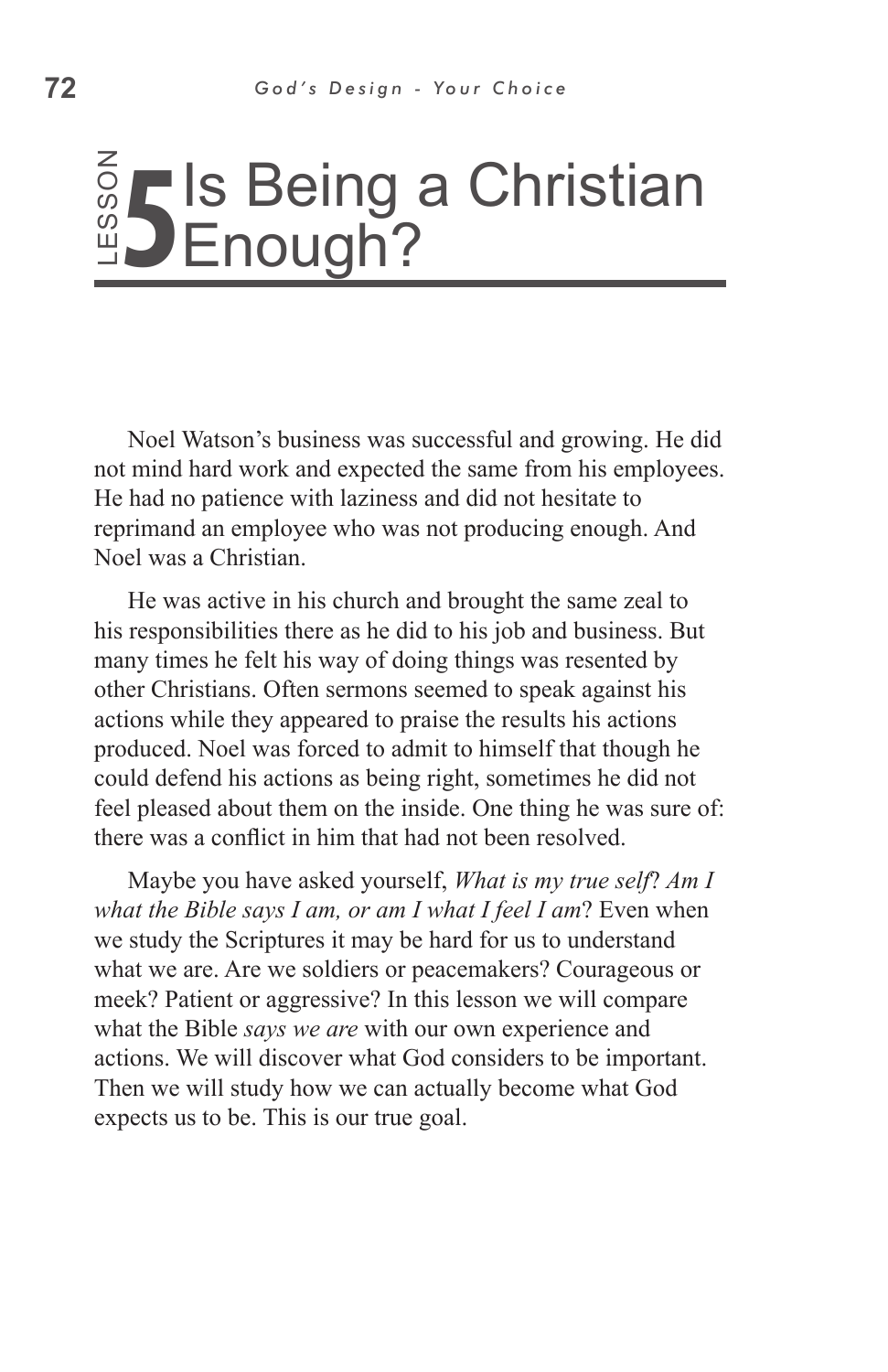## *The Plan*

- A. How God Sees Us
- B. What Is Important to God
- C. Fulfilling God's Expectations

### *The Goals*

- 1. Describe the way God sees us.
- 2. Identify what God considers to be most important.
- 3. State why we can become what God expects us to be.

## **A. How God Sees Us**

**Goal 1.** Describe the way God sees us.

#### What the Bible Says

We may hear some Christians talk about what they are "in Christ." It almost seems to be a language of fiction or fantasy. But in fact the Bible does describe our position.

In Ephesians 1 we are told that we have blessings in the heavenly world (v. 3). We are holy and without blame (v. 4). We have been chosen to be God's people because of His purpose and decision (v. 11). In chapter 2 we read that we are alive with Christ and have been raised with Him in the heavenly world (vv. 5–6). God has made us what we are (v. 10), and we are fellow citizens with God's people and members of His family (v. 19).

We find these same ideas in 1 Peter 2:9. We read there that we are a chosen people, royal priests, and a holy nation. And there are many more descriptions besides these. What higher names or titles could be suggested?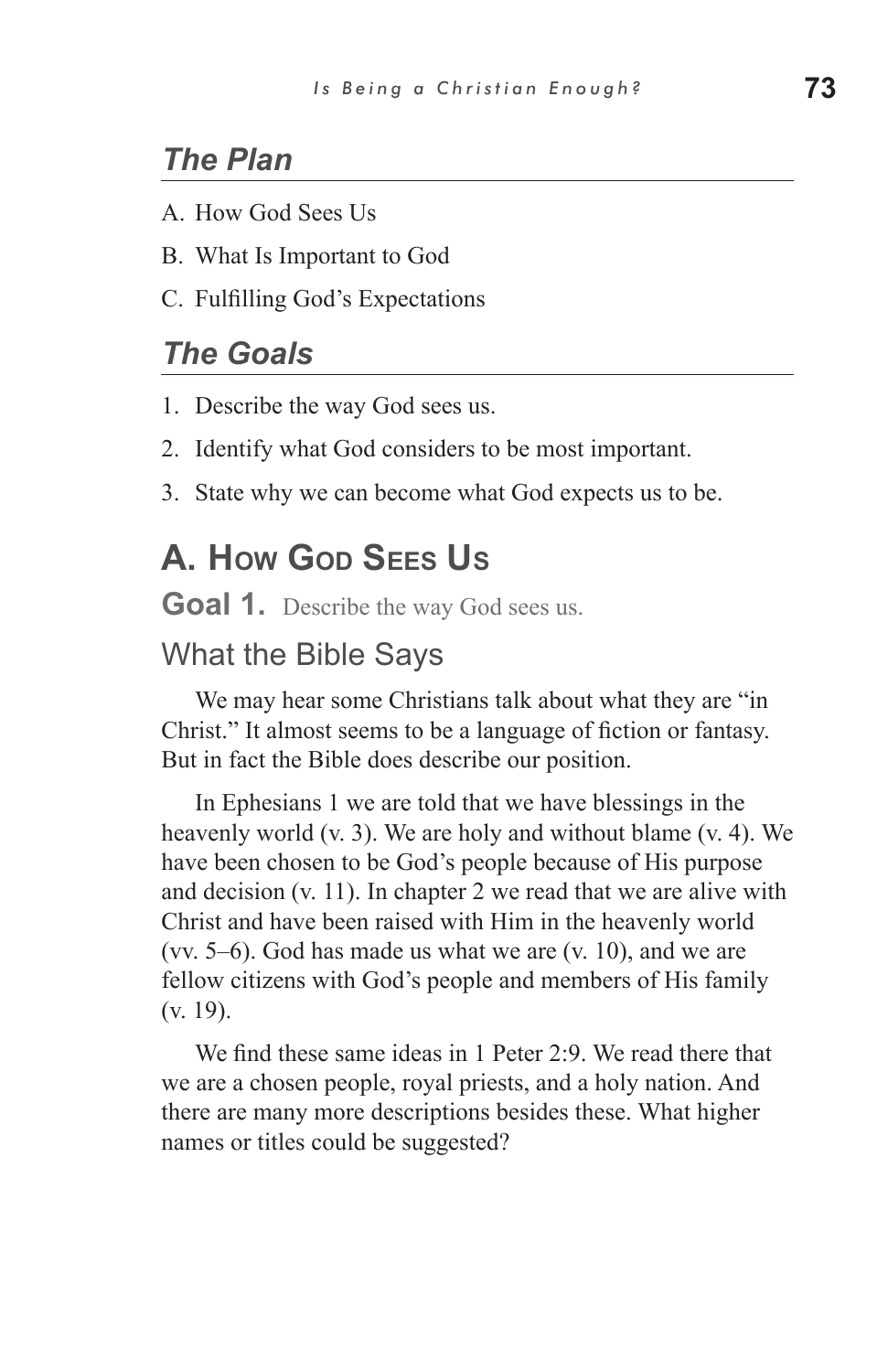## *Application*

**1** Read each of the verses referred to below. Circle the letter in front of the reference to a verse that gives another description of what we are "in Christ."

- **a)** Ephesians 2:22
- **b)** Ephesians 4:1
- **c)** Ephesians 4:17

#### What We Experience

Yet in our actual experience we find a struggle. We are subject to tiredness, hunger, thirst. We have ambition and dreams. We feel driven on the inside and find attractions on the outside. Temptation to sin is not taken away. When we think we have conquered in one area we find that the battle has just shifted to another.

Some of us as children of God do not find ourselves in perfect harmony with other believers. We experience fear, hostility, frustration. God seems to give us names with meanings that reach to the sky. We are all too well acquainted with our limits, and they are more identified with the earth than the sky.

In addition, our actions seem to come more out of our earthly nature than our heavenly one. It would be easy if really praying one time were enough to solve our problems. But instead we often find that our prayers did not solve the problems at all. We *still* faced temptation and frustration.

How do all these difficulties relate to finding God's design for our lives? It is relatively easy to make "life" decisions such as deciding whether to be a teacher, pastor, or doctor. But God's will for us includes more than simply making life decisions. It includes all our actions. The real difficulty is *how*  to do what we *already know* we should do.

We place importance on things that are unimportant and treat things that are important as if they were not. Our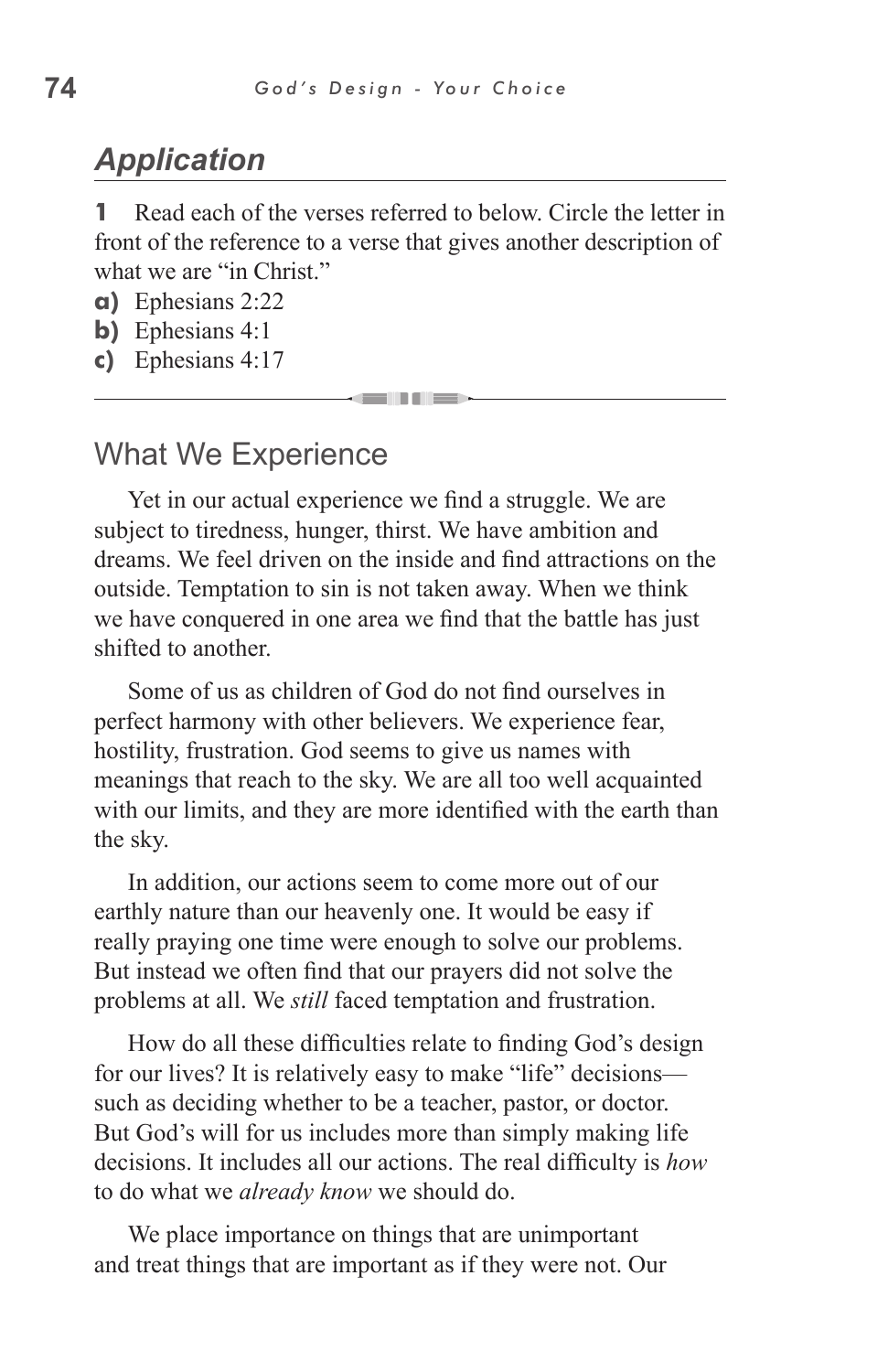relationships become complicated. Our goals show that we are double-minded. When we have trouble making life decisions it is because our daily decisions are not good. It becomes evident from this, then, that knowing about our position in Christ is not enough if it has little to do with our attitudes, actions, goals, or **desires** 

# *Application*

**2** Perhaps you have realized that in some areas of your life you have difficulty living according to what you are in Christ. Opposite each area listed (left side) mark an X under *None* for no difficulty, *Some* for some difficulty, or *Much* for a great deal of difficulty. As you continue to study, expect God to show you ways of solving the problems you have indicated.

|                                       | <b>None</b> | Some | Much |
|---------------------------------------|-------------|------|------|
| Moving towards worthwhile goals       |             |      |      |
| Overcoming selfish motivations        |             |      |      |
| Making correct decisions              |             |      |      |
| Dealing with temptation               |             |      |      |
| Relating well to others               |             |      |      |
| Concentrating on important<br>matters |             |      |      |

## What God Sees

After children are grown, parents often remember only the good times of their children's earlier years. The difficulties of raising them are forgotten—the nights without sleep, the childhood sicknesses, the vomiting, the toilet training, all the unpleasant times. Only the moments of closeness and affection are remembered. A child who was difficult to train is often remembered as an angel. Is this how God sees us—through biased eyes? Absolutely not!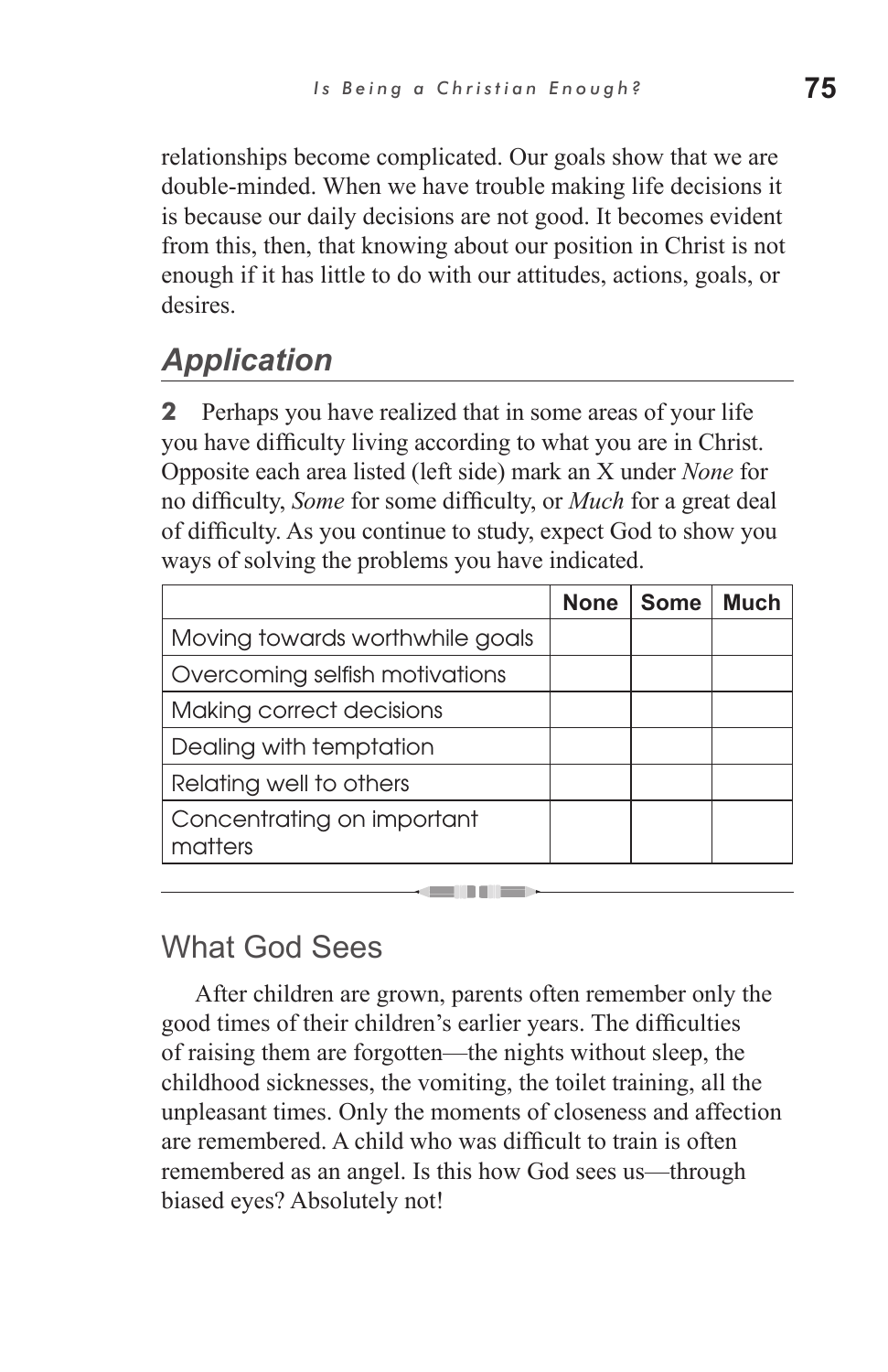God has an unyielding, absolute standard of righteousness. He calls us "saints," "His children," "priests." When God looks at us He sees us exactly as we are. He sees our natural appetites—which are not sin—but He also sees the old or sinful nature which takes a lifetime battle to conquer. He sees selfishness manifested in a variety of ways. He sees good beginnings that too often end in less-than-hoped-for results.

God saw Noah with faith to survive the flood (Genesis 7:6–10), yet He also saw him drunk (Genesis 9:20–21). He saw Moses in his faith (Exodus 14:13–14) and in his anger and impatience when he smote the rock (Numbers 20:11–12). He saw David writing great psalms or songs of praise and worship (2 Samuel 22, Psalm 18). Yet He also saw him with Bathsheba (2 Samuel 11). He saw Peter with his inconsistencies (Matthew 16:17, Luke 22:54–62) and Paul with his impatience with Mark (Acts 15:37–40). And which of the twelve were faithful to Christ through His suffering? None! He was alone (Matthew 26:56).

Imperfect, failing saints. But still saints! God sees us as clearly as He saw the people we read about in the Bible. And if our lives were recorded in as vivid detail as theirs are, the same pattern would be visible. It *is* visible to Him.

# *Application*

- **3** The most complete description of how God sees us is:
- **a)** we are risen with Christ and are God's children. Our position is that of priests and fellow citizens in His family.
- **b**) we are a holy nation, chosen by God to belong to Him. Yet we also have times of failure and inconsistency.
- **c)** we are human and subject to failure. We have times of frustration and often our relationships with others are not right.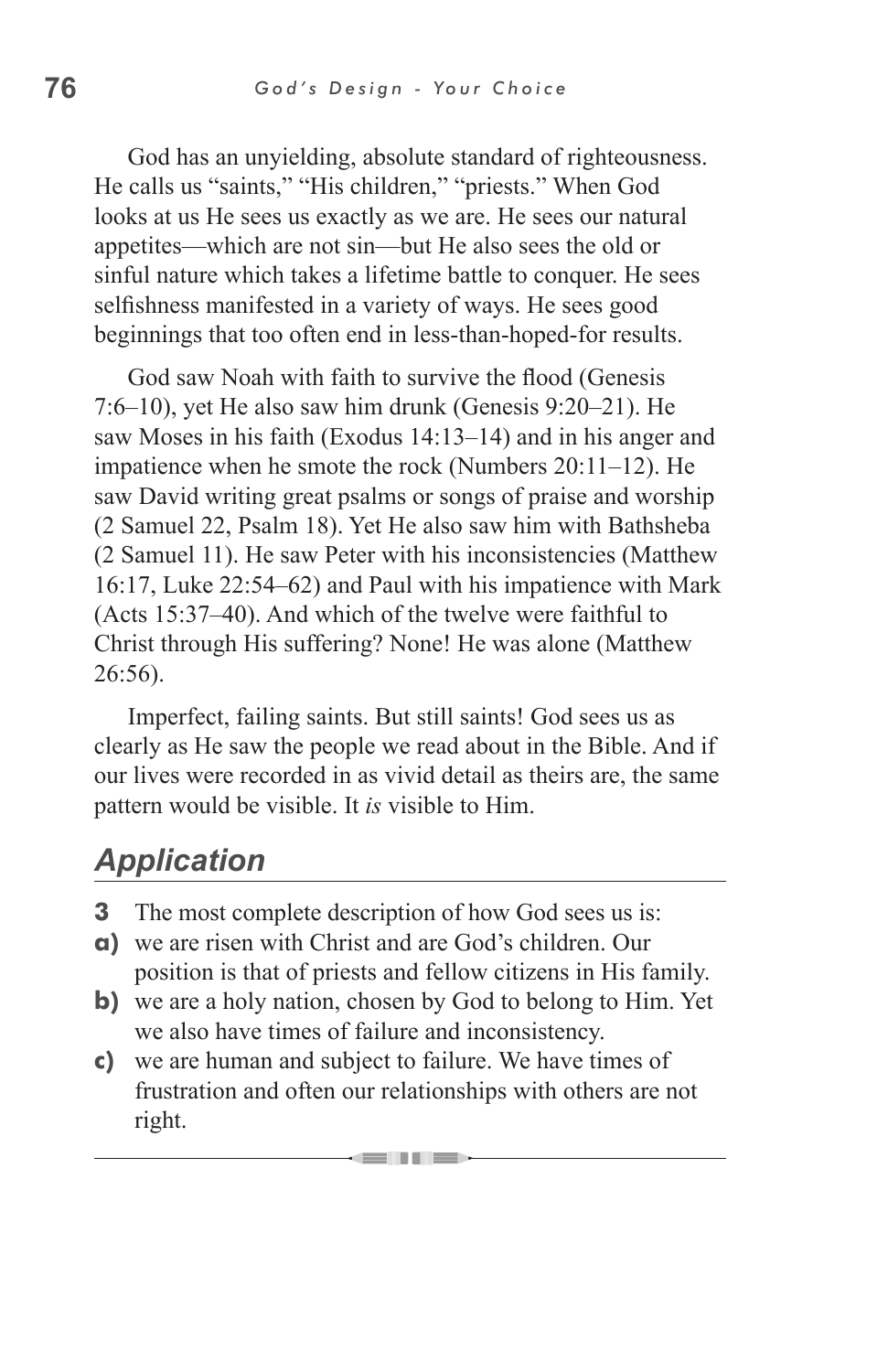# **B. What Is Important To God**

**Goal 2.** Identify what God considers to be most important.

We have considered what the Bible says we are and the facts of our daily experience. But what is important to God? Does He place more value on our position as saints or on our behavior? To answer these questions, two things must be considered.

### The Work of Christ

God places priority or highest value on the work of Jesus Christ—on His righteousness, His perfection, His obedience. Both Scripture and reason indicate this clearly.

The message of salvation is that while we were still sinners Christ died for us, the just for the unjust, that *He* might bring us to God. He is the cause, while our coming to God is the effect. *His* righteousness causes our righteousness!

So when God calls us saints (and we do not feel or behave as saints), He is not seeing a false picture. He is seeing the final result of a process—the cause of which is already clear and complete, and the effect of which is already perfectly assured. He is not limited to time in the sense of needing unfolding knowledge. He sees the end (or the process) from the beginning. He sees the end *in* the beginning.

## *Application*

- **4** God can call us "saints" or "holy ones" because He
- **a)** knows that we want to serve Him.
- **b**) does not see our faults and failings.
- **c)** sees what we will become.

It is reassuring to consider the cause of our salvation. Colossians 1:15–27 states the priority the work (and person) of Christ has in the plan of God. Christ has delivered us; our redemption is in Him. He is the visible likeness of the invisible God; He is the creator of all things. He existed

k semanju politič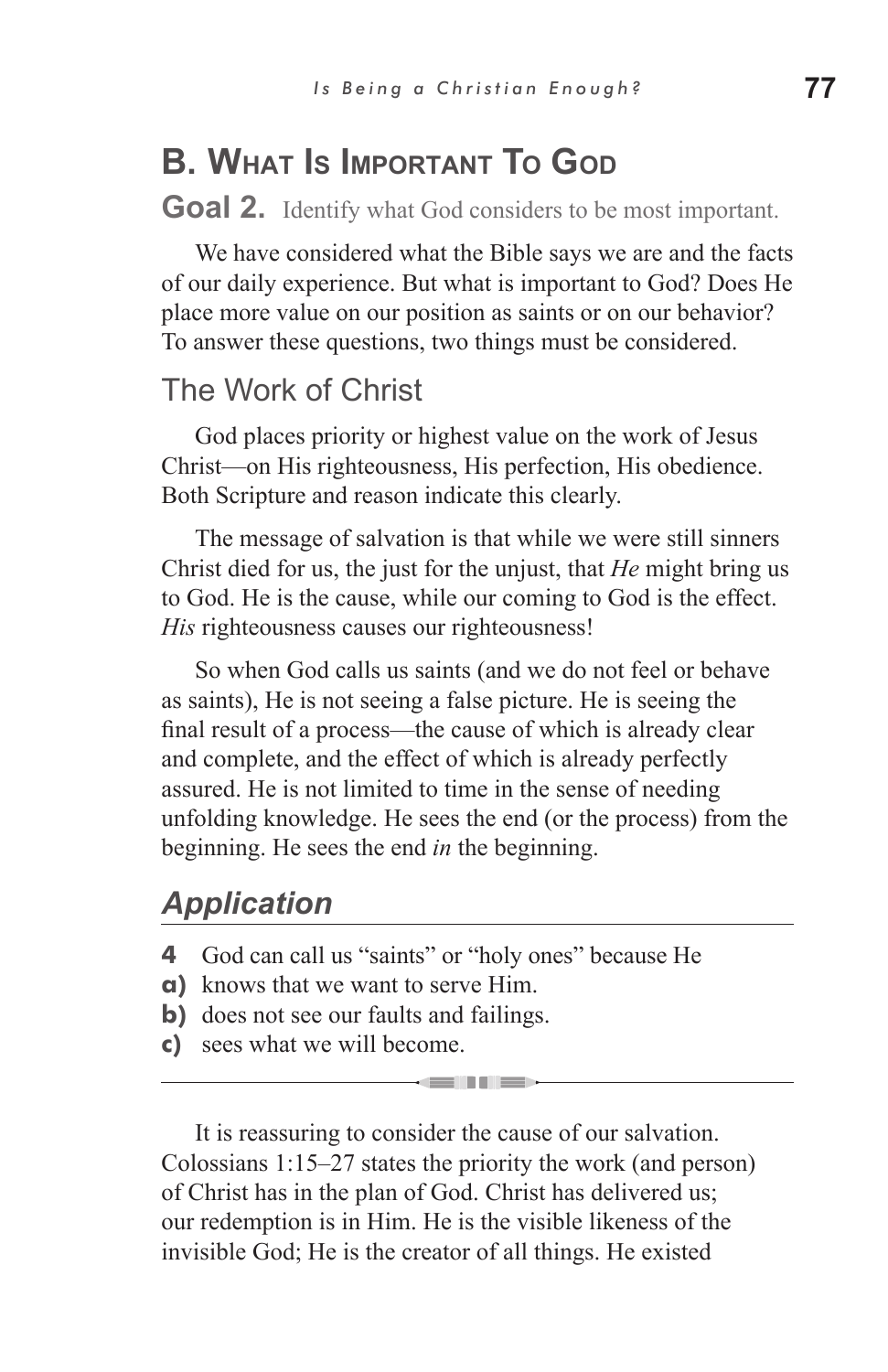before everything and is the upholder of all. He has *first place* (priority) in everything, including what God sees. He is the cause, actually.

> God has chosen to make known among the Gentiles the glorious riches of this mystery, which is Christ in you, the hope of glory. (Colossians 1:27)

#### Your Response

The result of the cause (Christ and His work) is assured: sainthood is consummated, the glory of the sons of God is revealed!

> The creation waits in eager expectation for the sons of God to be revealed. (Romans 8:19)

How great is the love the Father has lavished on us, that we should be called children of God! And that is what we are! The reason the world does not know us is that it did not know him. Dear friends, now we are children of God, and what we will be has not yet been made known. But we know that when he appears, we shall be like him, for we shall see him as he is. (1 John  $3:1-2)$ 

If the time needed for the process is not considered (since God is not subject to it), then cause and effect happen together. That is, in God's view, we already are what we will be.

The assurance is *great,* yet your part is important. You remain significant, not by adding to the work of Christ, but by remaining *in* the process.

> If you continue in your faith, established and firm, not moved from the hope held out in the gospel. This is the gospel that you heard and that has been proclaimed to every creature under heaven, and of which I, Paul, have become a servant. (Colossians 1:23)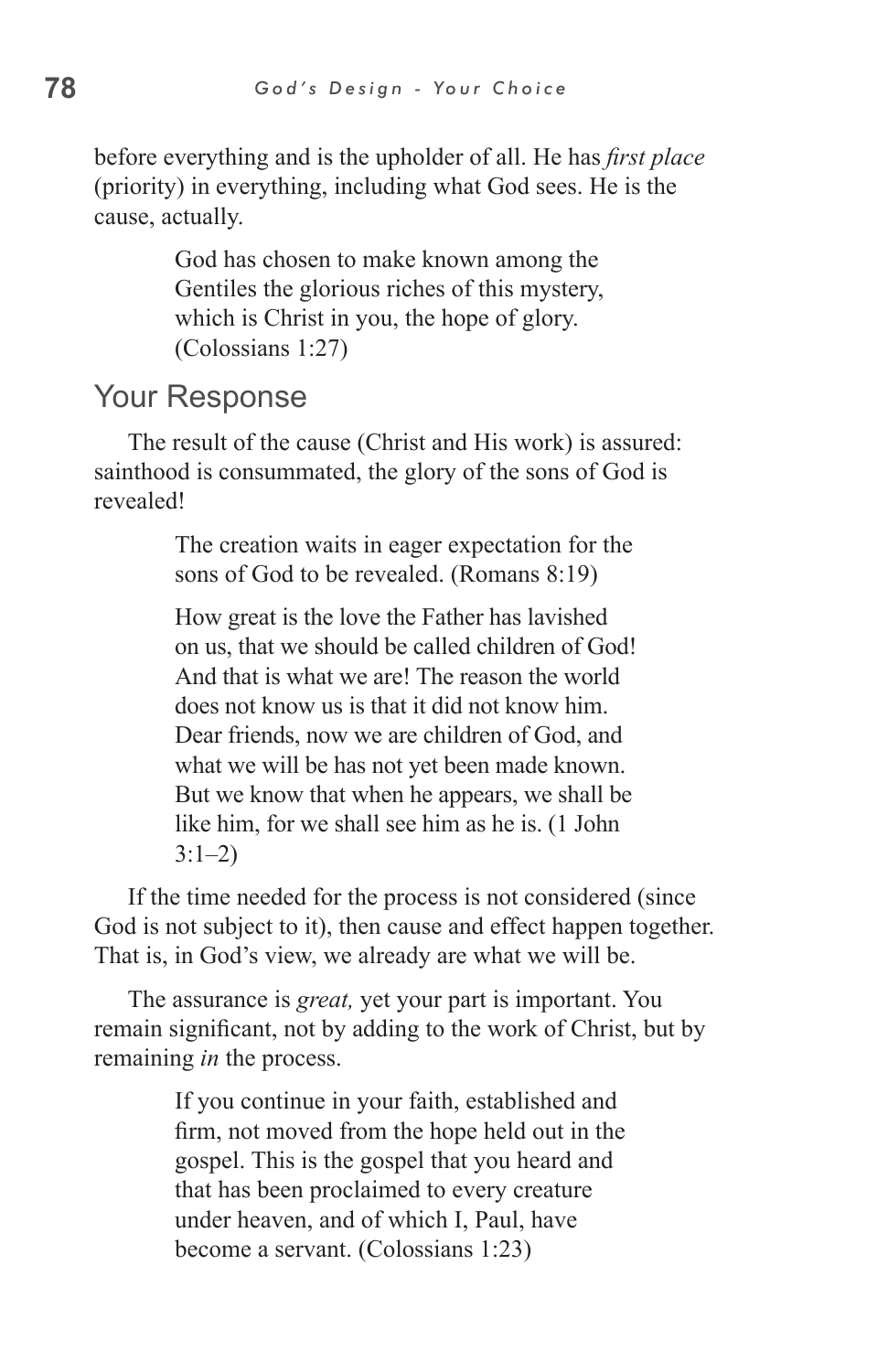# *Application*

**5** Suppose a believer you know were to ask you this: *What does God consider most important—what Christ has done for me or how I respond to His work*? Circle the letter in front of the best reply.

- **a)** God considers the work of Christ to be more important because He knows that our human weaknesses make us unable to participate in the process. This means that God does not consider our response to be significant.
- **b**) God considers both to be important in different ways. He considers Christ's work to have priority as the cause. Our response is important because we must remain in the process for the effect to occur.

We recognize the difference between what God calls us and what we view ourselves to be. Our goal is clear—His cause, His plan fulfilled in us. But now we must discover how we can cooperate to make God's view of us become true in our experience. We must find out how we can *be* the saints that we *are*.

all dies

# **C. Fulfilling God's Expectations**

**Goal 3.** State why we can become what God expects us to be.

The wrestling, the battle of the Christian experience, the tensions of the Christian life all arise because we are trying to find an answer to this question: *How do we daily choose God's design for us?*

Most of the instruction of the New Testament relates to this question. Its passages that tell us how to *become* Christians are short, its passages that tell us how to *act* like Christians are comparatively long.

The ability to change comes from two basic storehouses of strength. The first is the reality of the work of Christ in His defeat of the law of sin and death. The second is the particular power of good to overcome and replace evil.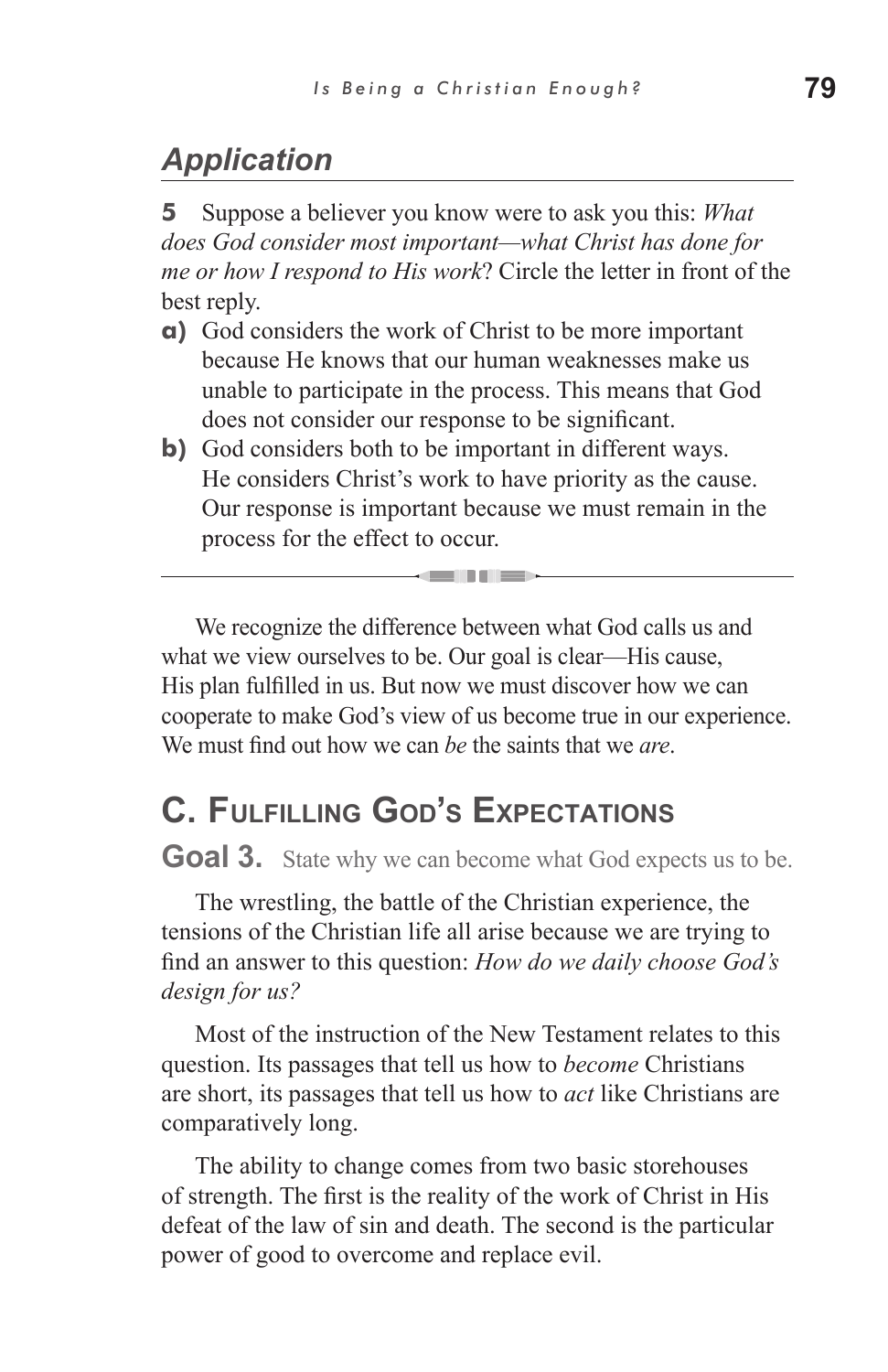## Christ Was Victorious Over Sin

The first reason why we can fulfill God's design in our lives is because Christ won the victory over sin. Sin no longer has dominion over us. It has *influence,* but not *dominion.*

How real was the victory and work of Christ? Christ's work was not an idea or thought. It was a real event; it happened at a certain time in a certain place. And it was a real battle. There was real blood shed, real death, real resurrection, real victory. It was real because the power of sin was real.

In the history of humanity, no one has ever escaped from the power of the law of sin. Paul wrote, "For all have sinned and fall short of the glory of God" (Romans 3:23).

This is enough evidence of its reality. But though there is evidence to prove the reality of this law, there is also evidence to prove the victory Christ had over it. The resurrection was witnessed for forty days by many people (Acts 1:3; 1 Corinthians 15:3–8). There was no question. Christ had risen!

The power of sin was based on Adam's fall. The victory over sin is through the obedience of one, Jesus Christ.

> Consequently, just as the result of one trespass was condemnation for all men, so also the result of one act of righteousness was justification that brings life for all men. For just as through the disobedience of the one man the many were made sinners, so also through the obedience of the one man the many will be made righteous. (Romans 5:18–19)

This victory is the "life" triumphing over the "law," hope over hopelessness, the purpose of God over the foolishness of man, love over impulse.

You can have righteousness and freedom from the law of sin because, in a real sense, Christ died for your sin. He was your substitute. Satan's method of tempting you is to discourage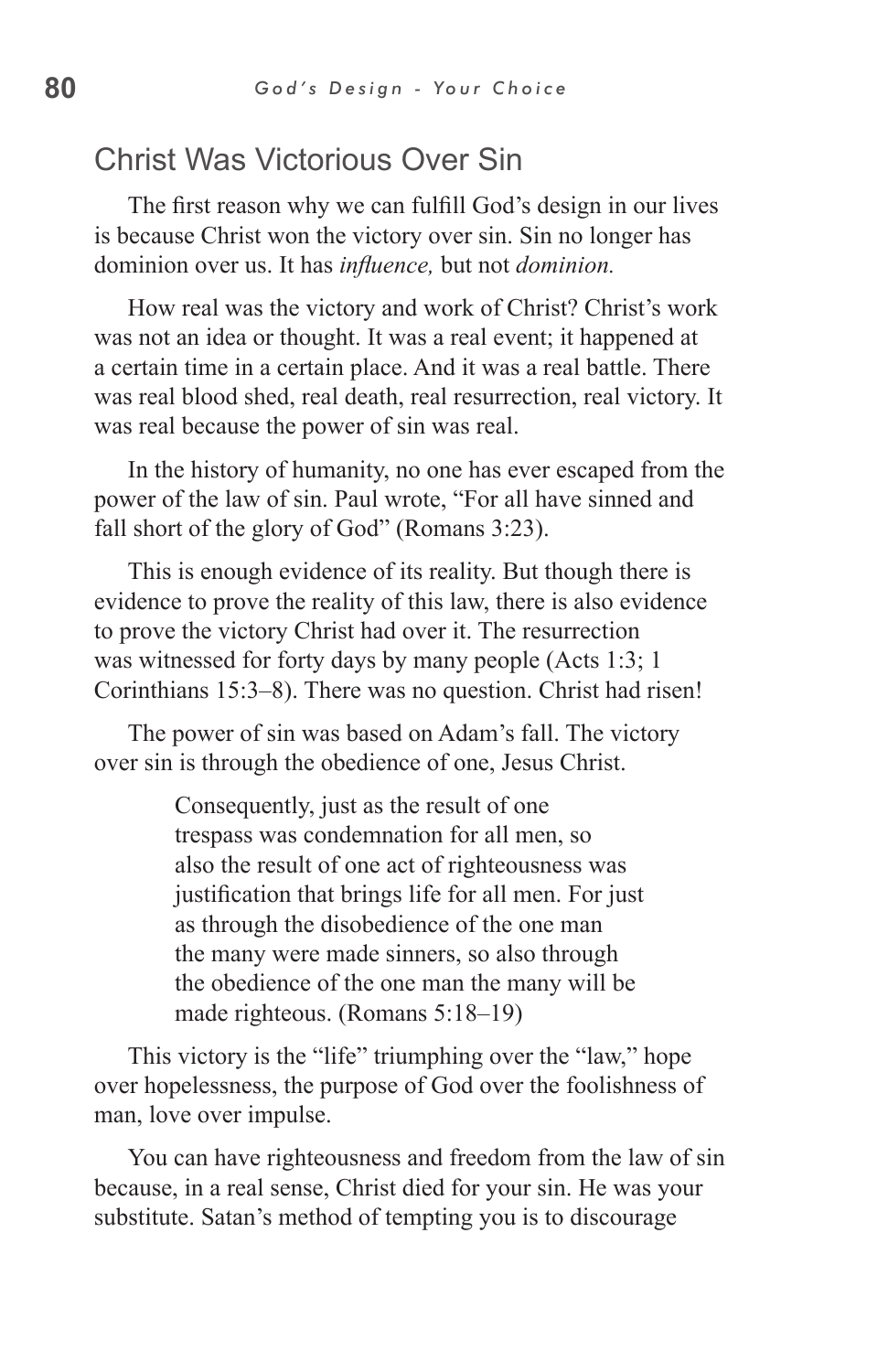you, make you doubt the reality of your victory. He uses intimidation, accusation, and deceit. *But you are free!*

#### *Application*

- **6** Sin no longer has dominion or rule over us because
- **a)** Adam's disobedience brought sin upon the whole human race.
- **b**) the real victory of Christ overcame the real power of sin.
- **c)** the Bible explains to us how to act like Christians.

## Good Overcomes Evil

The second reason why it is possible for us to fulfill God's design in our lives is because good (from God) triumphs over evil (from Satan). Scripture reveals this fact to tell us how to defeat the old or sinful nature that causes so much heartache.

Sinful practices are not just stopped. They are replaced. Sin is not creative; it is perversive. That is, it is the wrong use of energy, skills, and action which could be used in a right way. So the Bible gives several examples to show the good that will replace evil. These good deeds are not just superficial actions; they are expressions of the new nature. Our part in the warfare that rages between flesh and spirit is to replace evil with good.

The old nature lives on falsehood (the gift of Satan, the father of lies). The new nature expresses itself in truth. So we are to stop lying and replace it with speaking the truth.

> Herefore each of you must put off falsehood and speak truthfully to his neighbor, for we are all members of one body. (Ephesians 4:25)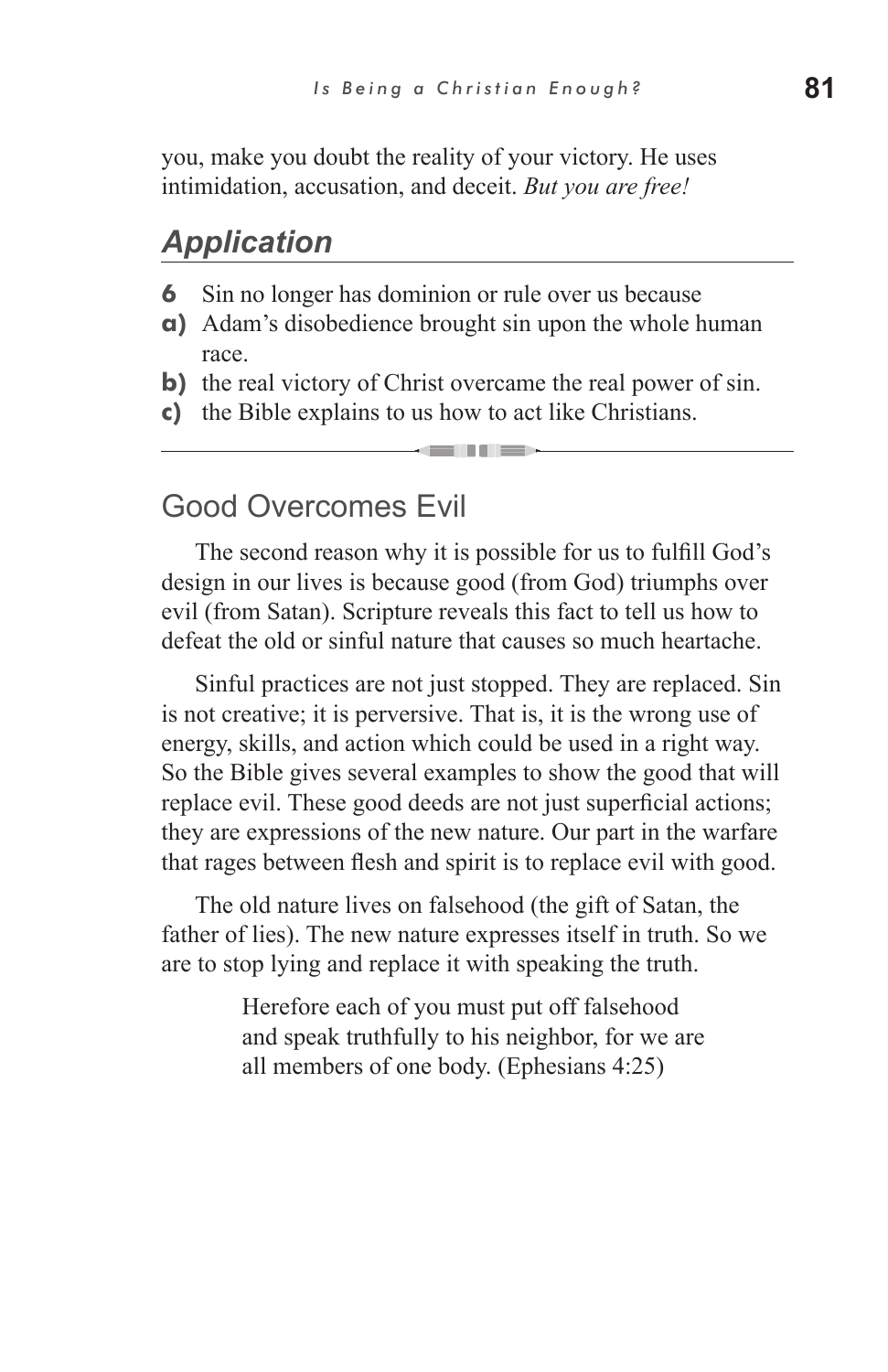# *Application*

**a)** Ephesians 4:28; stealing

**7** Read in your Bible the verses referred to. Below the description of each evil action, describe the good action the verse says should replace it.

| $\mathbf{u}_l$ Library $\pi$ . 20, steaming                               |
|---------------------------------------------------------------------------|
| <b>b)</b> Ephesians 4:29; using harmful words                             |
| c) 1 Peter 3:9; returning evil for evil                                   |
| d) Galatians $5:16-26$ ; doing the evil actions our human nature<br>wants |
| e) 3 John 11; imitating what is bad                                       |
|                                                                           |

This process shows a pattern that is found throughout Scripture. Satan has always tried to put evil action in the place of good. That is what brought about the Fall (Genesis 3). We are to put good action in the place of evil.

To act rightly is not to become *self*-righteous. It is to use the power of our mind and will on the side of the new nature which is created in holiness. As God works in those ideas that are beyond our power, we turn *our* power and ability away from doing evil to doing good and giving expression to the "Christ in us." This is the process of *becoming* (and we are *all* still in that process).

When we accept the fact that we are *in* that process, several results will follow. We will find it easier to accept others who are still in the process. We will understand our own battles better. We will be strengthened in resisting temptation by knowing how to respond. We will use the power of habit, a power that Satan so often uses, to make ourselves stronger. That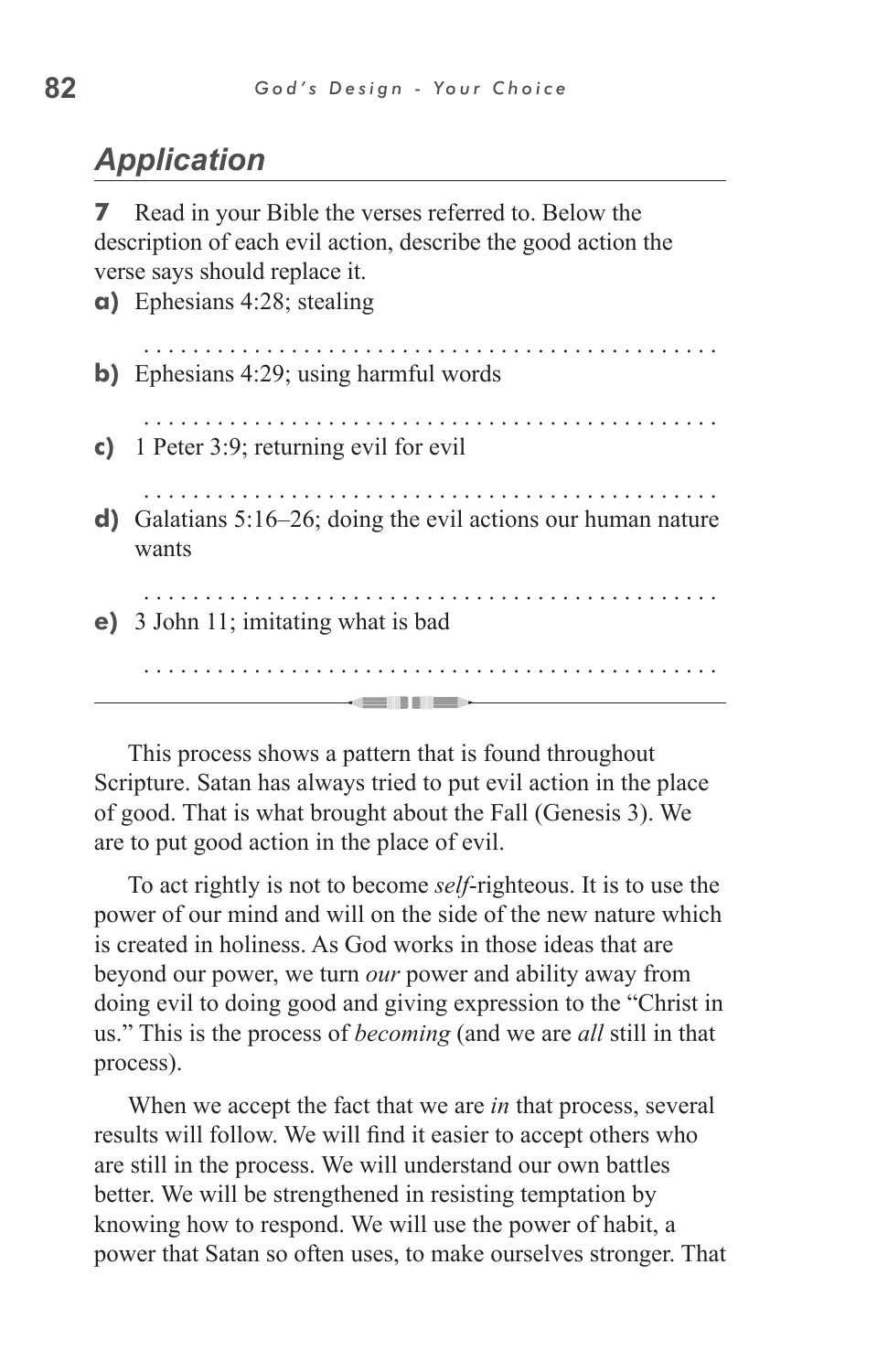is, we will develop good habits to replace the evil ones of our sinful nature.

# *Application*

**8** We have studied some reasons why we can fulfill God's expectations. Circle the letter in front of each statement that gives one of those reasons.

- **a)** God expects us to be completely righteous and perfect in all that we do.
- **b**) Sin has influence over us, but not dominion.
- **c)** The good that comes from God is victorious over the evil that comes from Satan.
- **d)** The battles of the Christian life arise from our trying to become what we already are.
- **e)** We share in the real victory that Christ won by His triumph over sin.

It is possible for us to fulfill God's expectations. We can be successful because Christ has won the victory over sin and the power of His life in us can overcome evil with good.

# *Application*

**9** As you conclude your study of this lesson, take a few moments to read 1 John 3:1–3, 9–10 in your Bible. Then in your notebook, write answers to the following questions.

- **a)** What hope do we have (v. 2)?
- **b**) Why do we not continue to sin?